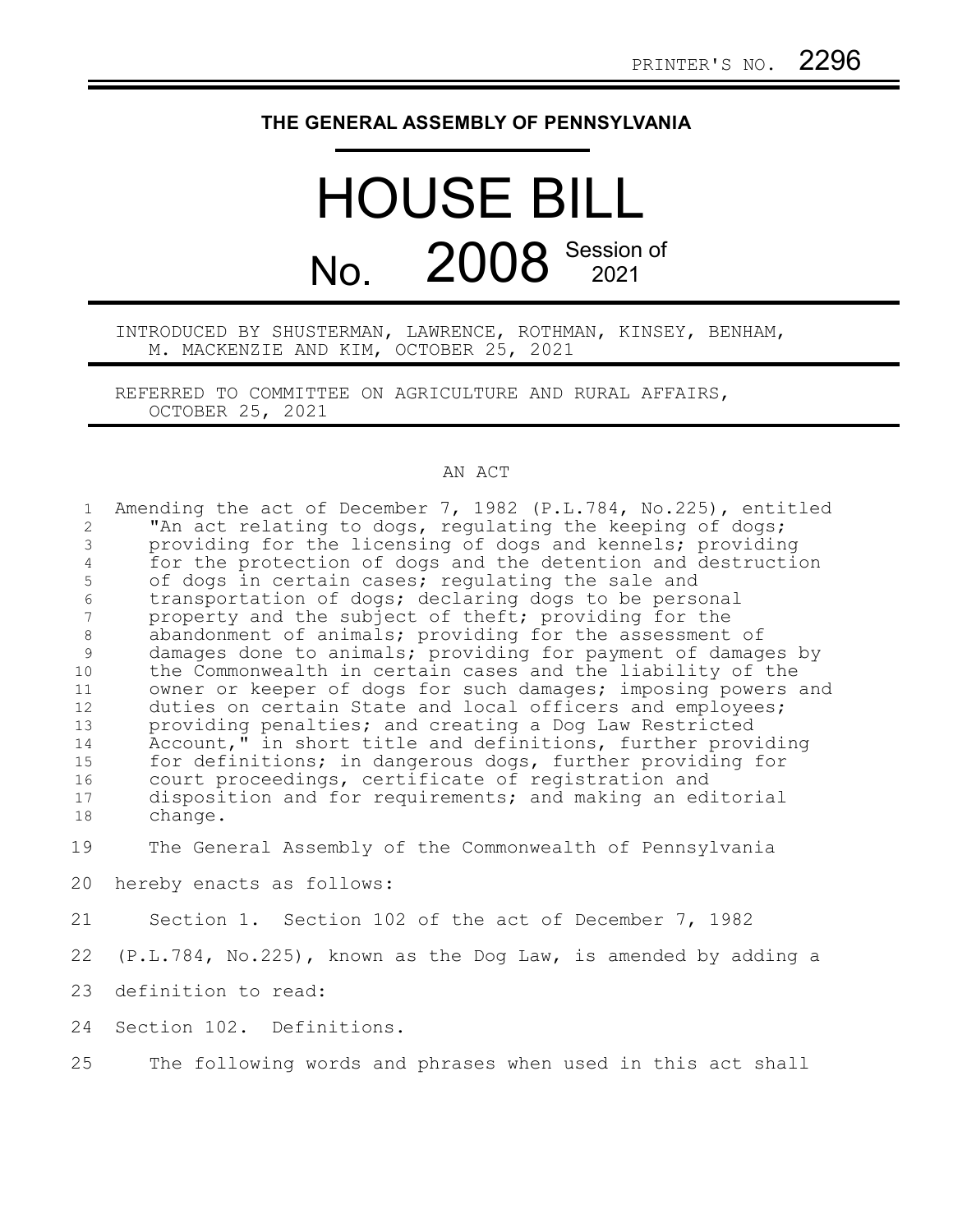have, unless the context clearly indicates otherwise, the meanings given to them in this section: \* \* \* "Unprovoked." Action by a dog that includes biting, attacking or forcibly coming into unwanted physical contact with a person who or domestic animal that is acting peaceably and lawfully. \* \* \* Section 2. Section  $502-A(a)$ ,  $(a.1)$  and  $(b)$  of the act are amended and the section is amended by adding subsections to read: Section 502-A. Court proceedings, certificate of registration and disposition. [(a) Summary offense of harboring a dangerous dog.--Any person who has been attacked by one or more dogs, or anyone on behalf of the person, a person whose domestic animal, dog or cat has been killed or injured without provocation, the State dog warden or the local police officer may file a complaint before a magisterial district judge, charging the owner or keeper of the a dog with harboring a dangerous dog. The owner or keeper of the dog shall be guilty of the summary offense of harboring a dangerous dog if the magisterial district judge finds beyond a reasonable doubt that the following elements of the offense have been proven: (1) The dog has done any of the following: (i) Inflicted severe injury on a human being without provocation on public or private property. (ii) Killed or inflicted severe injury on a domestic animal, dog or cat without provocation while off the owner's property. 1 2 3 4 5 6 7 8 9 10 11 12 13 14 15 16 17 18 19 20 21 22 23 24 25 26 27 28 29 30

20210HB2008PN2296 - 2 -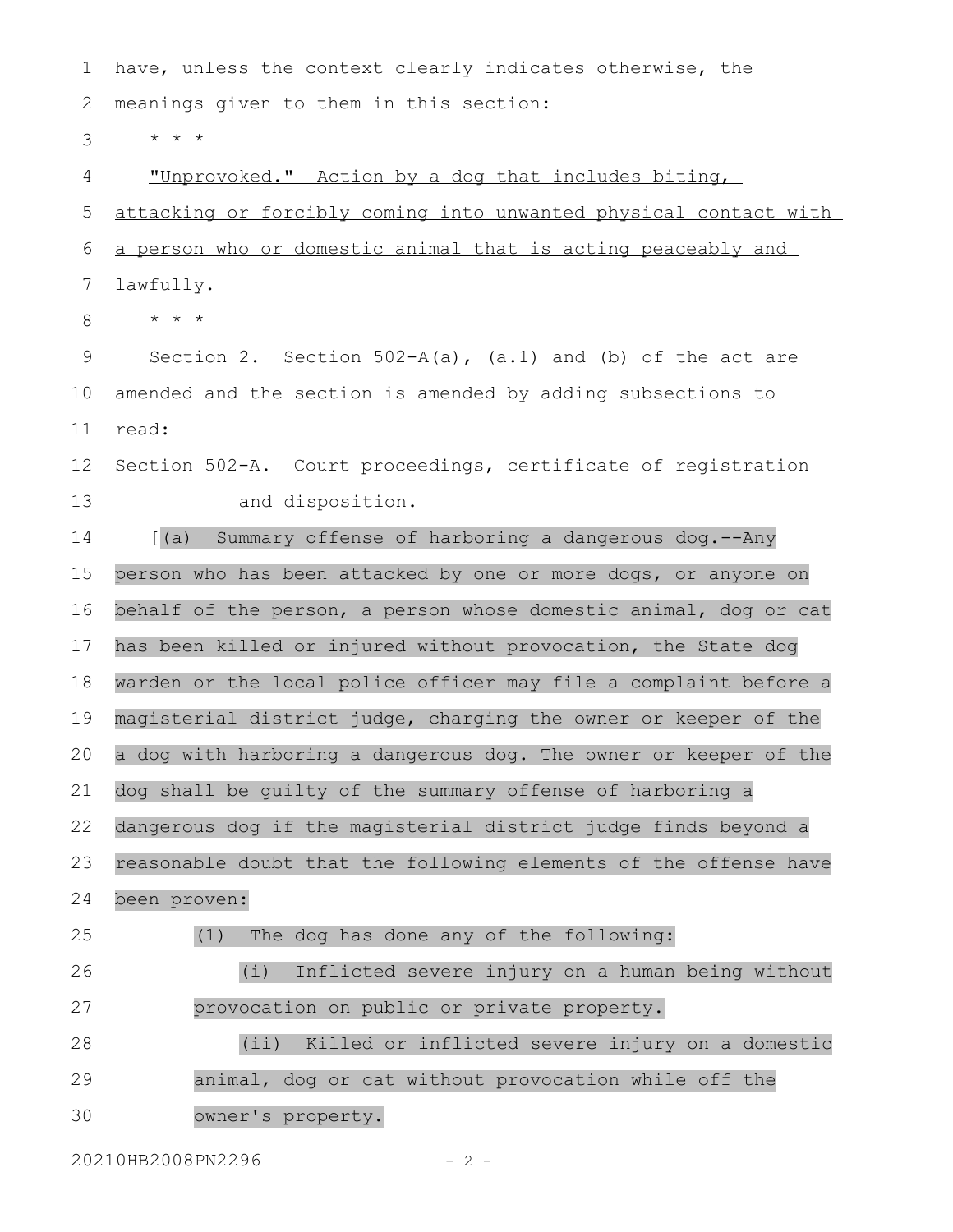| $\mathbf 1$ | Attacked a human being without provocation.<br>(iii)            |
|-------------|-----------------------------------------------------------------|
| 2           | Been used in the commission of a crime.<br>(iv)                 |
| 3           | (2)<br>The dog has either or both of the following:             |
| 4           | A history of attacking human beings and/or<br>(i)               |
| 5           | domestic animals, dogs or cats without provocation.             |
| 6           | (iii)<br>A propensity to attack human beings and/or             |
| 7           | domestic animals, dogs or cats without provocation. A           |
| 8           | propensity to attack may be proven by a single incident         |
| 9           | of the conduct described in paragraph (1)(i), (ii), (iii)       |
| 10          | or (iv).                                                        |
| 11          | (3)<br>The defendant is the owner or keeper of the dog.         |
| 12          | (a.1) Effect of conviction.--A finding by a magisterial         |
| 13          | district judge that a person is quilty under subsection (a) of  |
| 14          | harboring a dangerous dog shall constitute a determination that |
| 15          | the dog is a dangerous dog for purposes of this act.]           |
| 16          | (a.2) Summary offense of harboring a dangerous dog.--           |
| 17          | (1) Any person who has been attacked by one or more             |
| 18          | dogs, including the person's legal quardian or personal         |
| 19          | representative, a person whose domestic animal, dog or cat      |
| 20          | has been killed or injured by an unprovoked attack, the State   |
| 21          | dog warden or the local police officer may file a complaint     |
| 22          | before a magisterial district judge, charging the owner or      |
| 23          | keeper of the dog with harboring a dangerous dog.               |
| 24          | (2) The owner or keeper of the dog shall be quilty of           |
| 25          | the summary offense of harboring a dangerous dog if the         |
| 26          | magisterial district judge finds beyond a reasonable doubt      |
| 27          | that the dog has done any of the following:                     |
| 28          | Inflicted severe injury on a human being<br>(i)                 |
| 29          | unprovoked on public or private property.                       |
| 30          | (ii) Killed or inflicted severe injury on a domestic            |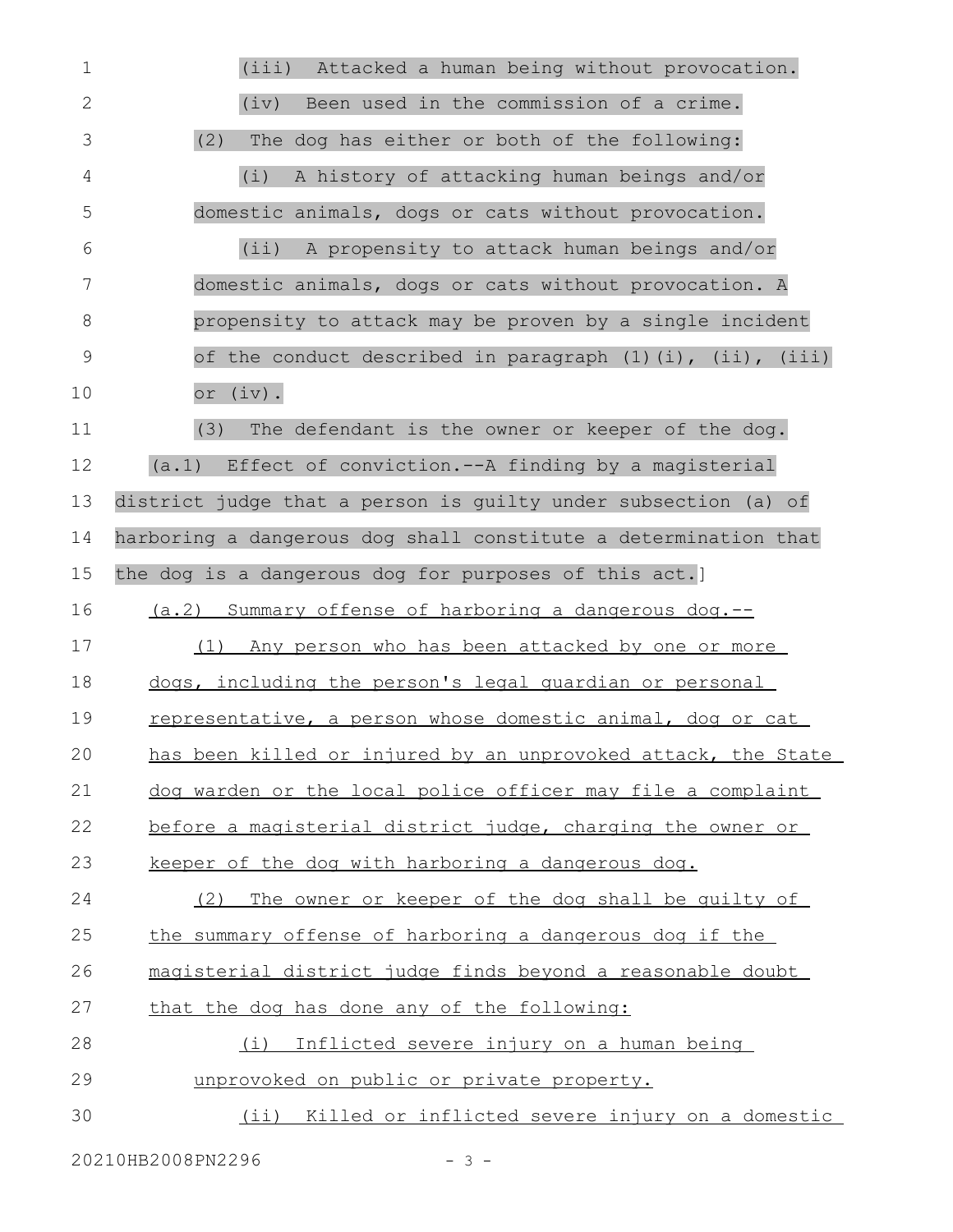| $\mathbf 1$   | animal, dog or cat unprovoked while off the owner's                  |
|---------------|----------------------------------------------------------------------|
| $\mathbf{2}$  | property or has a propensity or history of attacks if the            |
| 3             | dog kills or inflicts severe injury on a domestic animal             |
| 4             | while on the owner's property unprovoked. A propensity to            |
| 5             | kill or inflict severe injury may be proven by a single              |
| 6             | incident.                                                            |
| 7             | (iii) Attacked a human being unprovoked and has a                    |
| 8             | history or propensity of attacking human beings or                   |
| $\mathcal{G}$ | domestic animals, dogs or cats unprovoked. A propensity              |
| 10            | to attack may be proven by a single incident.                        |
| 11            | For the purposes of this subsection, the term<br>(3)                 |
| 12            | "owner" or "keeper of the dog" shall not include a                   |
| 13            | veterinarian licensed by the Commonwealth or a veterinary            |
| 14            | technician certified by the Commonwealth while acting in the         |
| 15            | scope of the duties or employment of a veterinarian or               |
| 16            | veterinary technician, respectively.                                 |
| 17            | (a.3) Effect of conviction.--A finding by a magisterial              |
| 18            | district judge that a person is quilty under subsection (a.2) of     |
| 19            | harboring a dangerous dog shall constitute a determination that      |
| 20            | the dog is a dangerous dog for purposes of this act.                 |
| 21            | Report of conviction.--The magisterial district judge<br>(b)         |
| 22            | shall make a report of a conviction under subsection $[(a)]$ $(a.2)$ |
| 23            | to the Bureau of Dog Law Enforcement, identifying the convicted      |
| 24            | party, identifying and describing the dog or dogs and providing      |
| 25            | other information as the bureau might reasonably require.            |
| 26            | $\star$ $\star$ $\star$                                              |
| 27            | Section 3. Sections $503-A(b)$ and $507-A(f)(1)$ of the act are      |
| 28            | amended to read:                                                     |
| 29            | Section 503-A. Requirements.                                         |
| 30            | $\star$ $\star$ $\star$                                              |
|               |                                                                      |

20210HB2008PN2296 - 4 -